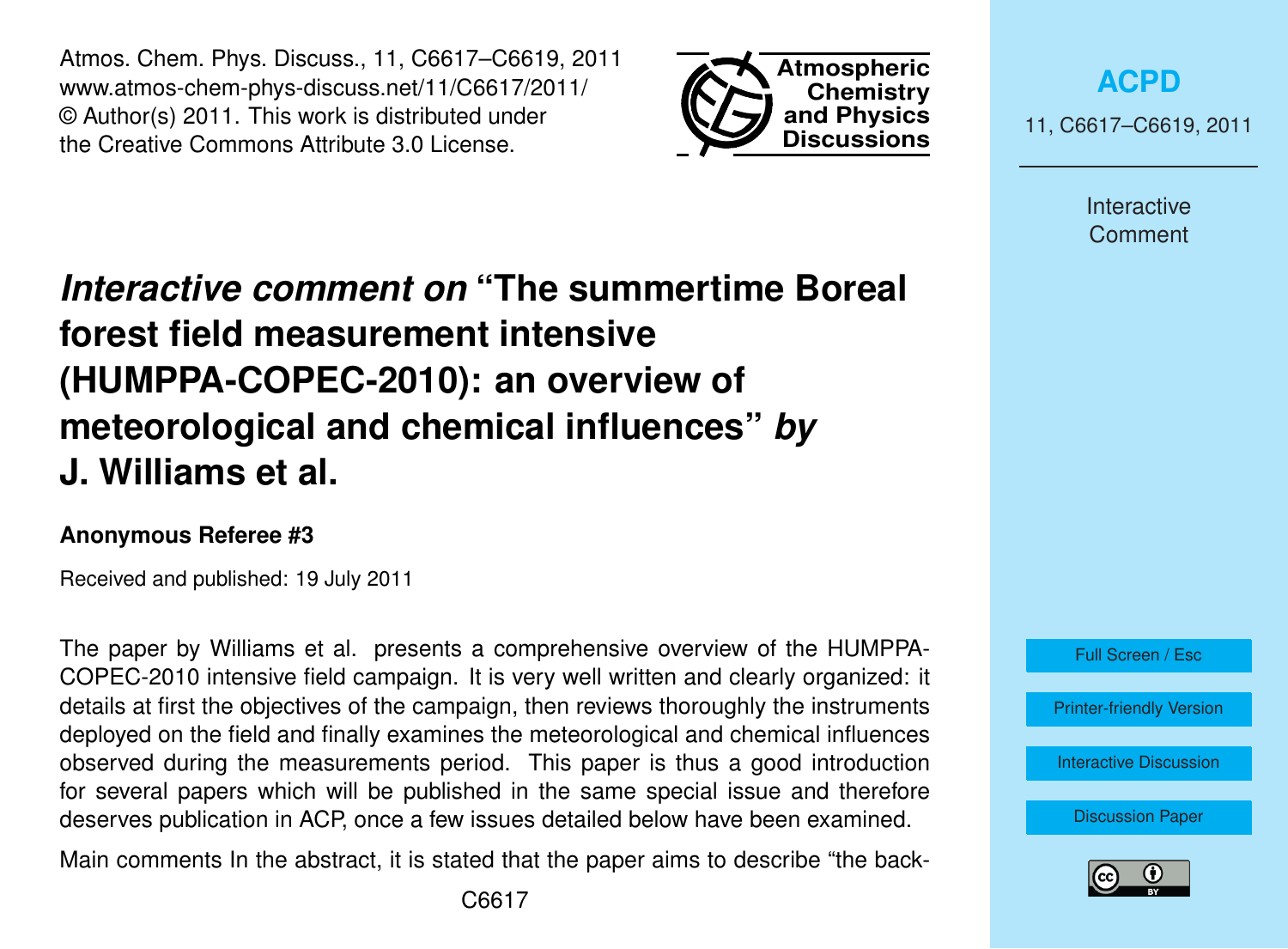ground, instrumentation, goals and regional influence". The background and regional influences are well described in the present manuscript but the instrumentation and the goal sections would deserve to be completed as suggested below.

Goals section The objectives of the campaign are clearly described one after the other but this whole section could have been written before the campaign took place as no results and no conclusions are presented. Each section/ objective (or at least the main important ones) should give highlights of the corresponding result(s) referring thus to the associated paper (which can be still in preparation). As an example, objective 1 (volatile organic compound characterization) could give the main species which were measured with the range of observed concentration as well as the range of the measured reactivity. One of the objectives was also to determine "the extent to which VOCs are being quantified" and the authors could mention if the measured total reactivity was somehow explained by the measured species or if a missing reactivity has been pointed out. For objective 2, the most important oxidant during the campaign could be mentioned.

Instrumental section A huge amount of instruments was deployed on site with several techniques measuring the same compounds as shown by Table 1. Intercomparison exercises have probably been made for all the compounds which were measured by different instruments/techniques. Some of these comparisons (for OH measurements for example) will certainly be described in detail in the corresponding papers but the overview paper could already mention the main results/ conclusions of these comparisons (and refer to the associated papers for more details). For the other compounds, some details could already be given in this introduction paper. For example, have the instruments been compared before the field campaign or directly on field? Do the comparisons rely on atmospheric measurements performed at the same place or also on calibration gases measured by the different instruments?

Technical comments

## **[ACPD](http://www.atmos-chem-phys-discuss.net)**

11, C6617–C6619, 2011

Interactive **Comment** 

Full Screen / Esc

[Printer-friendly Version](http://www.atmos-chem-phys-discuss.net/11/C6617/2011/acpd-11-C6617-2011-print.pdf)

[Interactive Discussion](http://www.atmos-chem-phys-discuss.net/11/15921/2011/acpd-11-15921-2011-discussion.html)

[Discussion Paper](http://www.atmos-chem-phys-discuss.net/11/15921/2011/acpd-11-15921-2011.pdf)